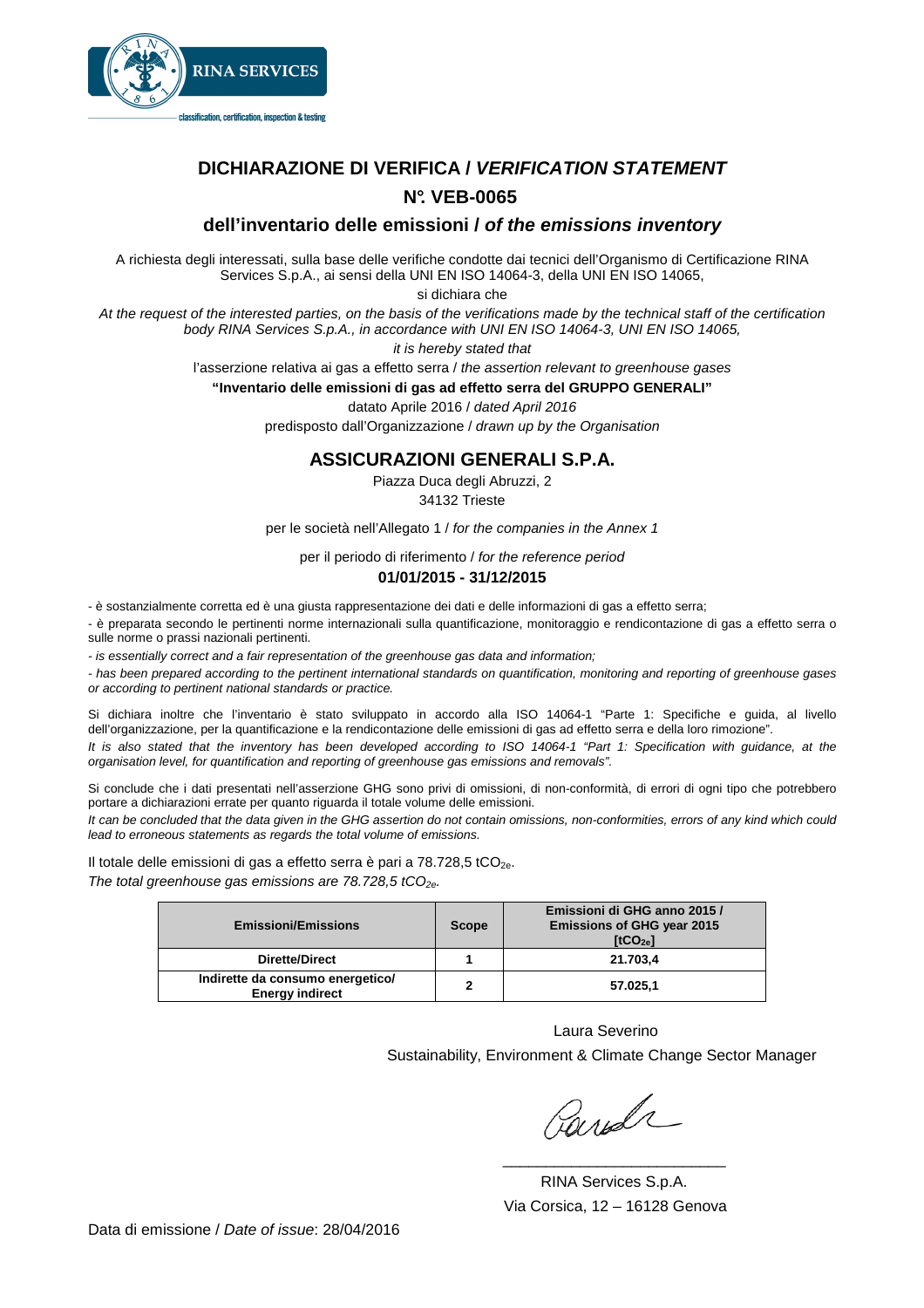

## Allegato 1 / Annex 1

| Società / Company                                                                              | <b>Indirizzo / Address</b>               | Città / City   | Paese / Country |
|------------------------------------------------------------------------------------------------|------------------------------------------|----------------|-----------------|
| Generali Italia S.p.A., Generali Business                                                      | Bassi Business Park (Via Bassi 2-6-8-8a- | Milano         | <b>ITALY</b>    |
| Solutions S.c.p.A., Banca Generali S.p.A.,                                                     | 8b, Via Pepe 44, P.za Fidia 1)           |                |                 |
| Assicurazioni Generali S.p.A., Alleanza                                                        |                                          |                |                 |
| Assicurazioni S.p.A., BG Fiduciaria S.i.m.,                                                    |                                          |                |                 |
| Generfid S.p.A., Alfuturo Servizi Assicurativi                                                 |                                          |                |                 |
| S.r.l., Generali Infrastructure Services S.c.a.r.l.,                                           |                                          |                |                 |
| Generali Innovation Center for Automobile                                                      |                                          |                |                 |
| Repairs S.c.a.r.l.                                                                             |                                          |                |                 |
| Assicurazioni Generali S.p.A., Generali Italia                                                 | P.za Cordusio 2                          | Milano         | <b>ITALY</b>    |
| S.p.A., Generali Business Solutions S.c.p.A.,<br>Genertellife S.p.A., CityLife S.p.A, Generali |                                          |                |                 |
| Infrastructure Services S.c.a.r.l., Generali Real                                              |                                          |                |                 |
| Estate S.p.A., Generali Investments Europe                                                     |                                          |                |                 |
| S.p.A. S.G.R.                                                                                  |                                          |                |                 |
| Generali Business Solutions S.c.p.A.,                                                          | Via Meravigli 2                          | Milano         | <b>ITALY</b>    |
| Assicurazioni Generali S.p.A., Generali Italia                                                 |                                          |                |                 |
| S.p.A.                                                                                         |                                          |                |                 |
| Generali Real Estate S.p.A. S.G.R., Generali                                                   | Corso Italia, 6                          | Milano         | <b>ITALY</b>    |
| Real Estate S.G.R., Generali Investments                                                       |                                          |                |                 |
| Europe S.G.R. S.p.A., Assicurazioni Generali                                                   |                                          |                |                 |
| S.p.A., CityLife S.p.A., Generali Business                                                     |                                          |                |                 |
| Solutions S.c.p.A.<br>Assicurazioni Generali S.p.A., Generali Italia                           | Via Marocchesa 14                        | Mogliano V.To  | <b>ITALY</b>    |
| S.p.A., Generali Business Solutions S.c.p.A.,                                                  |                                          |                |                 |
| Generali Real Estate S.p.A., Generali                                                          |                                          |                |                 |
| Infrastructure Services S.c.a.r.l., Banca                                                      |                                          |                |                 |
| Generali S.p.A., Simgenia S.p.A.                                                               |                                          |                |                 |
| Generali Italia S.p.A., Generali Business                                                      | Via Porzio 4                             | Napoli         | <b>ITALY</b>    |
| Solutions S.c.p.A.                                                                             |                                          |                |                 |
| Alleanza Assicurazioni S.p.A., Generali                                                        | Via Bissolati 23                         | Roma           | <b>ITALY</b>    |
| Infrastructure Services S.c.a.r.l., Generali Italia                                            |                                          |                |                 |
| S.p.A., Generali Business Solutions S.c.p.A,                                                   |                                          |                |                 |
| Generali Real Estate S.p.A, Assicurazioni<br>Generali S.p.A., Banca Generali S.p.A.            |                                          |                |                 |
| Generali Italia S.p.A., Generali Real Estate                                                   | Via D'Amico, 40                          | Roma           | <b>ITALY</b>    |
| S.p.A., Generali Investments EuropeS.p.A.                                                      |                                          |                |                 |
| S.G.R., Generali Investments Holding S.p.A.,                                                   |                                          |                |                 |
| Generali Business Solutions S.c.p.A., Banca                                                    |                                          |                |                 |
| Generali S.p.A., Generali Infrastructure                                                       |                                          |                |                 |
| Services S.c.a.r.l., Generali Properties S.p.A.                                                |                                          |                |                 |
| Alleanza Assicurazioni S.p.A., Assicurazioni                                                   | Via Mazzini 53                           | Torino         | <b>ITALY</b>    |
| Generali S.p.A., Generali Italia S.p.A., Generali                                              |                                          |                |                 |
| Business Solutions S.c.p.A., Generali Real                                                     |                                          |                |                 |
| Estate S.p.A., Generali Infrastructure Services<br>S.c.a.r.l.                                  |                                          |                |                 |
| Generali Business Solutions S.c.p.A., Generali                                                 | Corso Vittorio Emanuele II, 192/6        | Torino         | <b>ITALY</b>    |
| Real Estate S.p.A., Generali Infrastructure                                                    |                                          |                |                 |
| Services S.c.a.r.l.                                                                            |                                          |                |                 |
| Banca Generali S.p.A., Generali Italia S.p.A.                                                  | C.so Cavour 3-5                          | Trieste        | <b>ITALY</b>    |
| Assicurazioni Generali S.p.A., Generali Italia                                                 | P.za Duca degli Abruzzi 1                | Trieste        | <b>ITALY</b>    |
| S.p.A., Generali Real Estate S.p.A.                                                            |                                          |                |                 |
| Generali Real Estate S.p.A., Assicurazioni                                                     | P.za Duca degli Abruzzi 2                | <b>Trieste</b> | <b>ITALY</b>    |
| Generali S.p.A., Banca Generali S.p.A.,                                                        |                                          |                |                 |
| Genertel S.p.A., Generali Infrastructure                                                       |                                          |                |                 |
| Services S.c.a.r.l., Generali Business Solutions                                               |                                          |                |                 |
| S.c.p.A., Generali Investments Holding S.p.A.<br>Generali Business Solutions S.c.p.A.,         | Via Machiavelli 3                        | Trieste        | <b>ITALY</b>    |
| Assicurazioni Generali S.p.A., Generali                                                        |                                          |                |                 |
| Infrastructure Services S.c.a.r.l.                                                             |                                          |                |                 |
| Genertel S.p.A., Genertellife S.p.A., Generali                                                 | Via Stock 2-4                            | Trieste        | <b>ITALY</b>    |
| Business Solutions S.c.p.A.                                                                    |                                          |                |                 |
| Assicurazioni Generali S.p.A., Generali Italia                                                 | Via Trento 8                             | Trieste        | <b>ITALY</b>    |
| S.p.A., Generali Investments Europe S.G.R.                                                     |                                          |                |                 |
| S.p.A., Generali Business Solutions S.c.p.A.                                                   |                                          |                |                 |
| Genertel S.p.A.                                                                                | Via Filzi, 23                            | Trieste        | ITALY           |
| Generali Versicherung AG                                                                       | Quellenstrasse 1-7                       | Bregenz        | <b>AUSTRIA</b>  |
| Generali Versicherung AG                                                                       | Geschäftsstelle                          |                | <b>AUSTRIA</b>  |
| Generali Versicherung AG                                                                       | Conrad v. Hötzendorfstrasse 8            | Graz           | <b>AUSTRIA</b>  |
| Generali Versicherung AG                                                                       | Maria Theresienstrasse 51-53             | Innsbruck      | <b>AUSTRIA</b>  |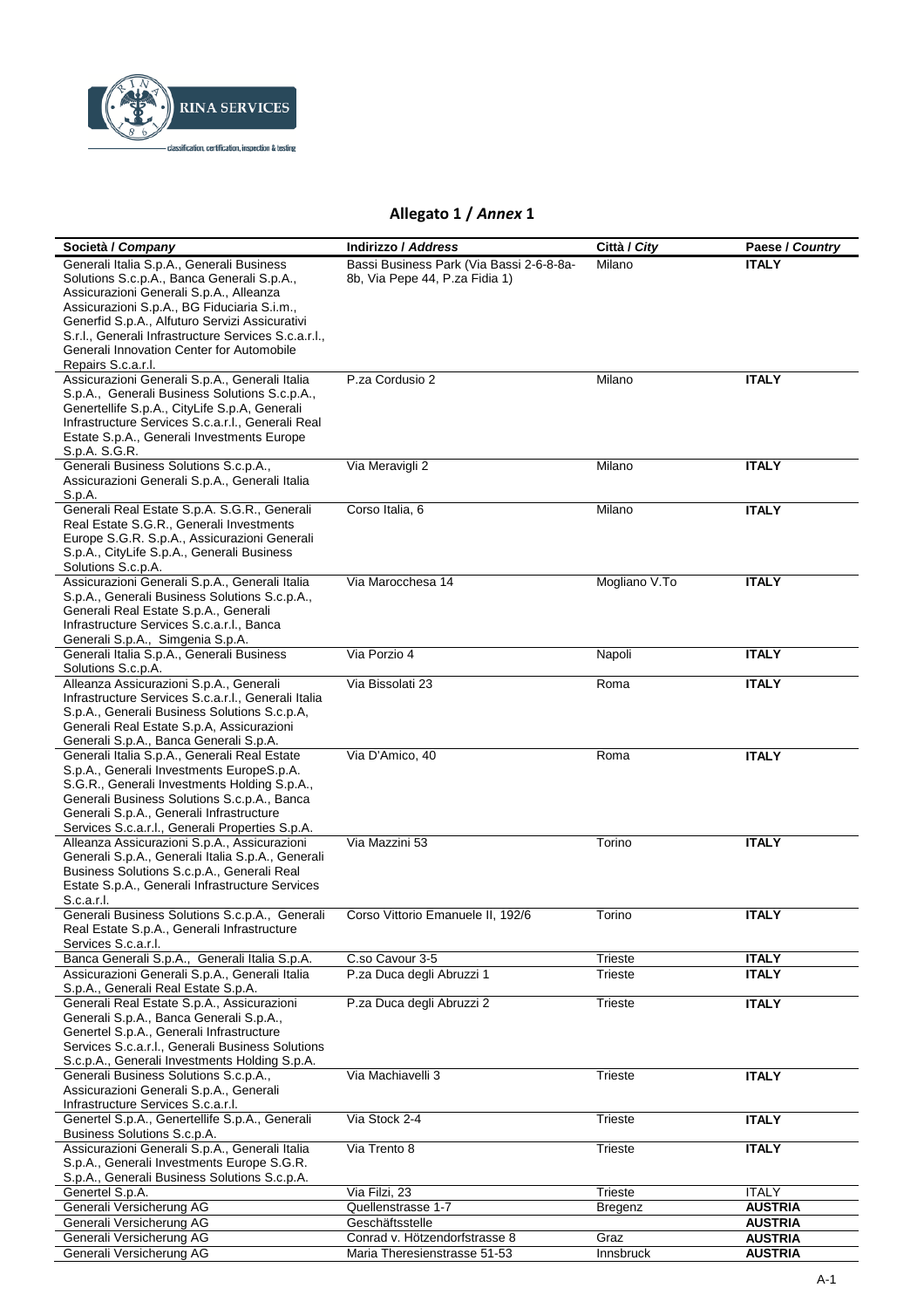

| Società / Company                                                                                                                                                                                                                                                                                             | <b>Indirizzo / Address</b>                                   | Città / City               | Paese / Country                  |
|---------------------------------------------------------------------------------------------------------------------------------------------------------------------------------------------------------------------------------------------------------------------------------------------------------------|--------------------------------------------------------------|----------------------------|----------------------------------|
| Generali Versicherung AG                                                                                                                                                                                                                                                                                      | Burggasse 9                                                  | Klagenfurt                 | <b>AUSTRIA</b>                   |
| Generali Versicherung AG                                                                                                                                                                                                                                                                                      | <b>Adalbert Stifter Platz 2</b>                              | Linz                       | <b>AUSTRIA</b>                   |
| Generali Versicherung AG                                                                                                                                                                                                                                                                                      | Markus Sittikus Strasse 12-14                                | Salzburg                   | <b>AUSTRIA</b>                   |
| Generali Versicherung AG                                                                                                                                                                                                                                                                                      | Dr.Karl Renner Promenade 37-41                               | St. Pölten                 | <b>AUSTRIA</b>                   |
| Generali Real Estate S.p.A. -<br>Zweigniederlassung Österreich, Generali<br>Immobilien GmbH, Generali Versicherung AG,<br>Generali Rückversicherung AG                                                                                                                                                        | Bauernmarkt 12                                               | Wien                       | <b>AUSTRIA</b>                   |
| Generali Versicherung AG, Generali Capital<br>Management GmbH, Generali FinanzService<br>GmbH                                                                                                                                                                                                                 | Hoher Markt 3                                                | Wien                       | <b>AUSTRIA</b>                   |
| Generali Versicherung AG, GIS-Generali<br><b>Infrastructure Services</b>                                                                                                                                                                                                                                      | Kelsenstraße 2                                               | Wien                       | <b>AUSTRIA</b>                   |
| Generali Holding Vienna AG, Generali<br>Versicherung AG, Generali Bank AG, GIS-<br>Generali Infrastructure Services, Generali VIS<br>Informatik GmbH, Europäische<br>Reiseversicherung AG, BAWAG P.S.K.<br>Versicherung AG, Risk-Aktiv<br>Versicherungsservice GmbH, Generali Sales<br>Promotion GmbH         | Kratochwjlestraße 4                                          | Wien                       | <b>AUSTRIA</b>                   |
| Generali Holding Vienna AG, Generali<br>Versicherung AG, Risk-Aktiv<br>Versicherungsservice GmbH, GIS-Generali<br><b>Infrastructure Services</b>                                                                                                                                                              | Landskrongasse 1-3                                           | Wien                       | <b>AUSTRIA</b>                   |
| Generali Versicherung AG                                                                                                                                                                                                                                                                                      | Reumannplatz 7                                               | Wien                       | <b>AUSTRIA</b>                   |
| Generali Versicherung AG                                                                                                                                                                                                                                                                                      | Thomas Klestil Platz 2                                       | Wien                       | <b>AUSTRIA</b>                   |
| Generali France S.A., Generali IARD S.A.,<br>Generali France Immobilier S.A., Generali<br>Investments France S.A., Generali Vie S.A.<br>L'Equite S.A. cie d'assurances et réassurance<br>contra les risques de toute nature                                                                                   | 2-4 rue Pillet Will                                          | Paris                      | <b>FRANCE</b>                    |
| Generali Vie S.A.                                                                                                                                                                                                                                                                                             | 18, avenue des Fruitiers                                     | <b>Saint Denis</b>         | <b>FRANCE</b>                    |
| Generali IARD S.A., Generali Vie S.A., L'Equite<br>S.A. cie d'assurances et réassurance contra les<br>risques de toute nature                                                                                                                                                                                 | 11-17 Av. François Mitterrand                                | Saint Denis                | <b>FRANCE</b>                    |
| Generali France S.A., Generali IARD<br>S.A., Generali Vie S.A.                                                                                                                                                                                                                                                | 2 à 8, rue Luigi Cherubini                                   | <b>Saint Denis</b>         | <b>FRANCE</b>                    |
| Generali Vie S.A., Generali IARD S.A.                                                                                                                                                                                                                                                                         | 52 rue Duquesne 69455 LYON Cedex 6                           | Lyon                       | <b>FRANCE</b>                    |
| Generali Vie S.A., Generali IARD S.A.                                                                                                                                                                                                                                                                         | 13 rue de la Jalousie 44980 SAINTE-<br><b>LUCE SUR LOIRE</b> | Sainte - Luce<br>Sur Loire | <b>FRANCE</b>                    |
| ATLAS Dienstleistungen für<br>Vermögensberatung GmbH                                                                                                                                                                                                                                                          | Aachener und Münchener Allee 1                               | Aachen                     | <b>GERMANY</b>                   |
| AachenMünchener Lebensversicherung AG,<br>AachenMünchener Versicherung AG, Generali<br>Deutschland Schadenmanagement GmbH, AM<br>Gesellschaft für betriebliche Altersversorgung<br>mbH, Generali Deutschland Services GmbH                                                                                    | AachenerMünchener Platz 1                                    | Aachen                     | <b>GERMANY</b>                   |
| Generali Deutschland Informatik Services<br>GmbH, Generali Deutschland Services GmbH,<br>Generali Infrastructure Services GmbH                                                                                                                                                                                | Anton-Kurze-Allee 16<br>$(IVZ1+IVZ2)$                        | Aachen                     | <b>GERMANY</b>                   |
| Generali Deutschland AG, Generali<br>Deutschland Informatik Services GmbH,<br>Generali Deutschland Services GmbH, Generali<br>Infrastructure Services GmbH                                                                                                                                                    | Maria-Theresia Alle 38                                       | Aachen                     | <b>GERMANY</b>                   |
| Dialog Lebensversicherungs AG, Generali<br>Deutschland Services GmbH                                                                                                                                                                                                                                          | Halderstraße 29                                              | Augsburg                   | <b>GERMANY</b>                   |
| Generali Akademie GmbH                                                                                                                                                                                                                                                                                        | Am Grundweiher 1                                             | Bernried                   | <b>GERMANY</b>                   |
| Generali Versicherung AG, Generali<br>Deutschland Pensor Pensionsfonds AG,<br>Generali Lebenversicherung AG, Generali<br>Deutschland Services GmbH, Generali<br>Employee Benefits GmbH                                                                                                                        | Oeder Weg 151                                                | Frankfurt                  | <b>GERMANY</b>                   |
| AachenMünchener Versicherung AG<br>Generali Versicherung AG, Generali<br>Deutschland Services GmbH, Generali<br>Deutschland Schadenmanagement<br>GmbH, Generali Deutschland Informatik<br>Services GmbH, AdvoCard<br>Rechtsschutzversicherung AG, Generali<br>Deutschland AG, Generali Infrstructure Services | Nagelsweg 47<br>Norderstraße 101/Besenbinderhof 43           | Hamburg<br>Hamburg         | <b>GERMANY</b><br><b>GERMANY</b> |
| Deutsche Bausparkasse Badenia AG, Generali<br>Deutschland Services GmbH                                                                                                                                                                                                                                       | Badeniaplatz 1                                               | Karlsruhe                  | <b>GERMANY</b>                   |
| AachenMünchener Lebensversicherung AG,                                                                                                                                                                                                                                                                        | Bahnhofplatz, 12                                             | Karlsruhe                  | <b>GERMANY</b>                   |